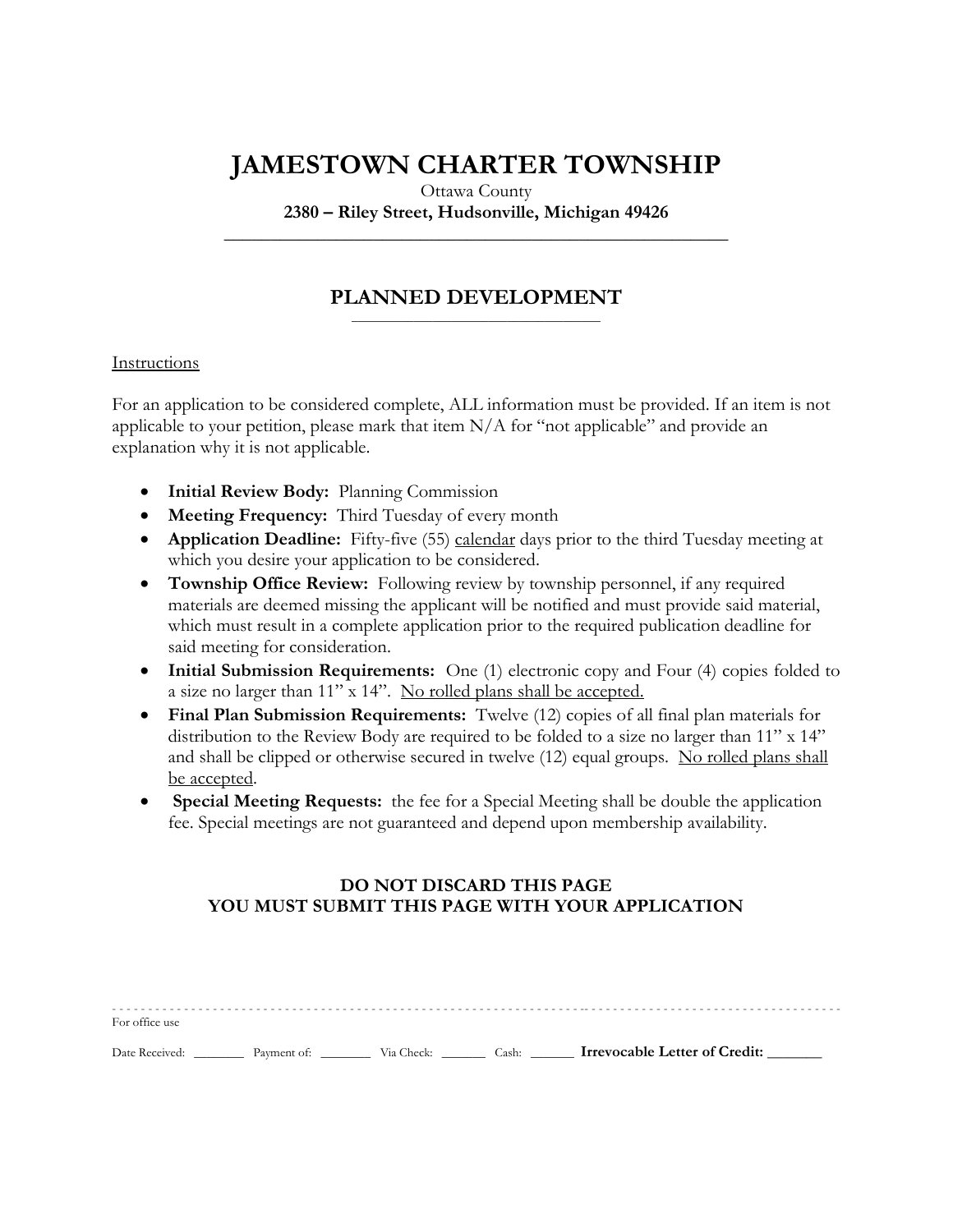## **JAMESTOWN CHARTER TOWNSHIP**

Ottawa County **2380 – Riley Street, Hudsonville, Michigan 49426**

**\_\_\_\_\_\_\_\_\_\_\_\_\_\_\_\_\_\_\_\_\_\_\_\_\_\_\_\_\_\_\_\_\_\_\_\_\_\_\_\_\_\_\_\_\_\_\_\_\_\_\_\_\_\_**

#### **PLANNED DEVELOPMENT APPLICATION** \_\_\_\_\_\_\_\_\_\_\_\_\_\_\_\_\_\_\_\_\_\_\_\_\_\_\_\_\_\_\_\_\_\_\_\_\_\_\_\_

NON-REFUNDABLE APPLICATION FEE: \$1,200.00

(Subject to additional fees as determined by the Township for Engineering, Attorney, Planning Consultant, Publishing fees, etc.) \*\*By motion of the Planning Commission on September 17, 2019, an Irrevocable Letter of Credit or cash deposit is required for all street trees.

List the name, address, phone number of every person who has a legal or an equitable interest in any property included in the application. Provide proof of ownership or a legal financial interest in the property, such as a purchase agreement.

\_\_\_\_\_\_\_\_\_\_\_\_\_\_\_\_\_\_\_\_\_\_\_\_\_\_\_\_\_\_\_\_\_\_\_\_\_\_\_\_\_\_\_\_\_\_\_\_\_\_\_\_\_\_\_\_\_\_\_\_\_\_\_\_\_\_\_\_\_\_\_\_\_\_\_\_\_\_

\_\_\_\_\_\_\_\_\_\_\_\_\_\_\_\_\_\_\_\_\_\_\_\_\_\_\_\_\_\_\_\_\_\_\_\_\_\_\_\_\_\_\_\_\_\_\_\_\_\_\_\_\_\_\_\_\_\_\_\_\_\_\_\_\_\_\_\_\_\_\_\_\_\_\_\_\_\_

What is the land use requested? \_\_\_\_\_\_\_\_\_\_\_\_\_\_\_\_\_\_\_\_\_\_\_\_\_\_\_\_\_\_\_\_\_\_\_\_\_\_\_\_\_\_\_\_\_\_\_\_\_\_\_\_\_

\*\*By signing this application I acknowledge that I am the legal owner, petitioner or agent and that I have the authority to apply and that I provide consent for township officials to access the property to accurately evaluate the request.

\_\_\_\_\_\_\_\_\_\_\_\_\_\_\_\_\_\_\_\_\_\_\_\_\_\_\_\_\_\_\_\_\_\_\_\_ \_\_\_\_\_\_\_\_\_\_\_\_\_\_\_\_\_\_\_\_\_\_\_\_\_\_\_\_\_\_\_\_\_\_\_\_

\*\*Signature of Applicant Date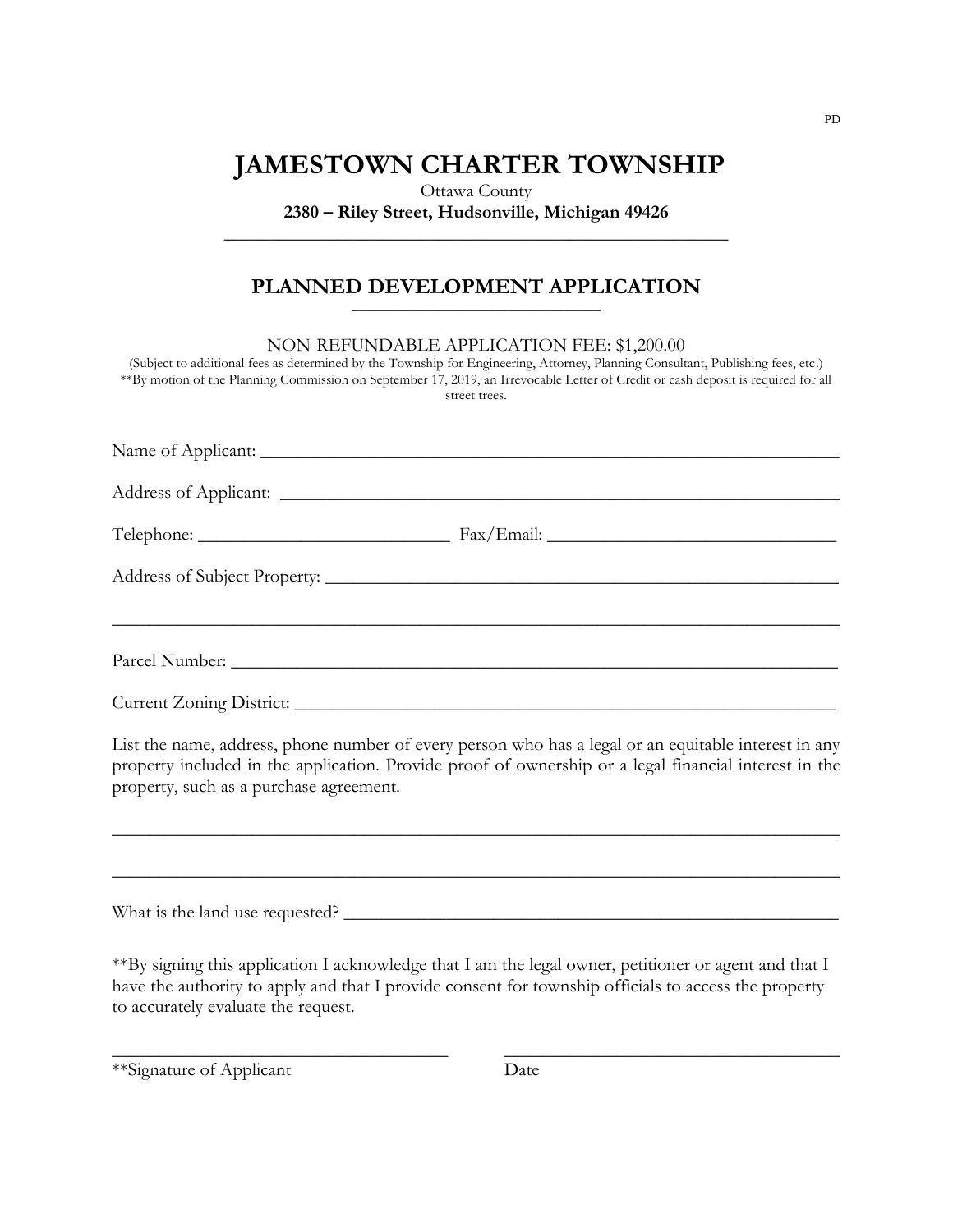## **SECTION 19.7 – Application and Processing Procedures**

- A. Pre-application Conference: Prior to the submission of an application for Planned Development, the applicant shall meet with the Zoning Administrator (and Planner), and such consultants as the Zoning Administrator deems appropriate. The applicant shall present at such conference, or conferences, a sketch plan of the Planned Development, and the following information:
	- 1. A legal description of the property in question;
	- 2. The total number of acres to be included in the project;
	- 3. A statement of the approximate number of residential units and/or the approximate number, type, and square footage of non-residential units;
	- 4. The approximate number of acres to be occupied and/or devoted to or by each type of use;
	- 5. Departures from the regulations of the Ordinance which may be requested;
	- 6. The number of acres to be preserved as open space or recreation space; and
	- 7. All known natural resources and natural features.
- B. PRELIMINARY PLAN SUBMISSION AND CONTENT: Applicants for PD authorization shall first prepare and submit to the Zoning Administrator ten (10) copies of a preliminary plan for the PD, seven (7) copies shall be for the Planning Commission, one (1) copy for the Township Board, one (1) copy for the Township Planning Consultant (if applicable) and one (1) copy for return to the applicant. This plan shall set forth, in general terms, the proposed uses to be developed in the PD and the following specific information:
	- 1. Date, north arrow, and scale which shall not be more than  $1" = 100$ .
	- 2. Locational sketch of site in relation to surrounding area.
	- 3. Legal description of property.
	- 4. Size of parcel.
	- 5. All lot or property lines with dimensions.
	- 6. Location of all buildings within one hundred (100) feet of the property lines.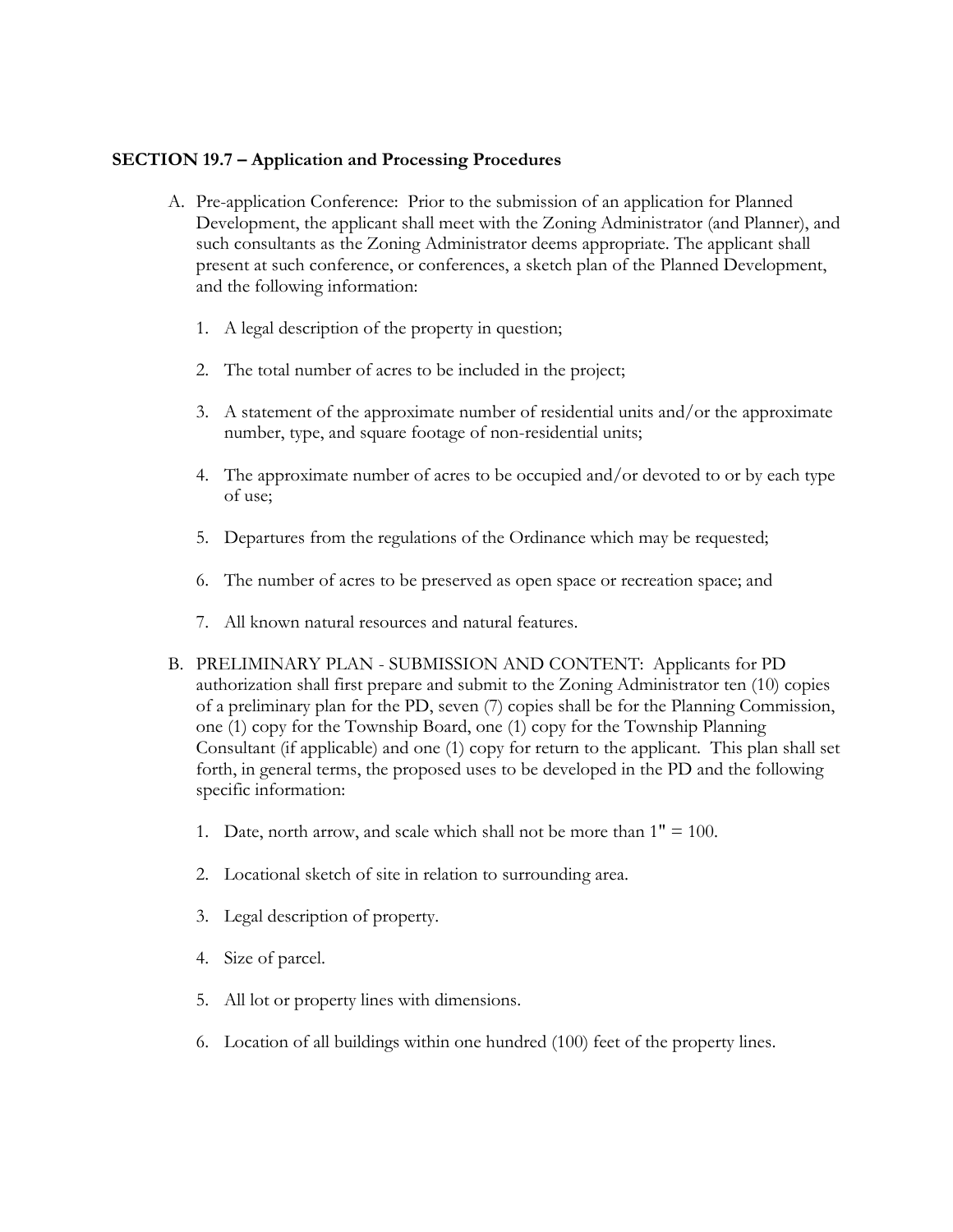- 7. Location of all existing and proposed structures on the site.
- 8. Location and dimensions of all existing and proposed streets, driveways, parking areas, including total number of spaces and typical dimensions.
- 9. Size and location of all areas devoted to open space.
- 10. Existing vegetation and proposed landscaped areas and buffer strips.
- 11. All areas within the 100-year floodplain, wetland areas or bodies of water.
- 12. Copies of all proposed bylaws and covenants.
- 13. Existing topographical contours at a minimum of two (2) foot intervals. A narrative describing:
	- a. The nature of the project.
	- b. The proposed density, number, and types of dwelling units if a residential PD.
	- c. A statement describing how the proposed project meets the objectives of the PD.
	- d. A statement from a registered professional engineer describing how the proposed project will be served by public water, sanitary sewer, and storm drainage.
	- e. Proof of ownership or legal interest in property.
- G. Contents of Final Plan: The final development plan shall contain the same information required for the preliminary development plan and shall contain the following additional information as well as information specifically requested by the Planning Commission in its review of the preliminary development plan:
	- 1. Location and size of all water, sanitary sewer, and storm sewer lines serving the development.
	- 2. Proposed contour lines at not greater than two (2) foot intervals.
	- 3. Proposed landscaping including type, number, and size of trees and shrubs.
	- 4. Location of signs and exterior lighting.
	- 5. Location of sidewalk, foot paths, or other pedestrian walkways.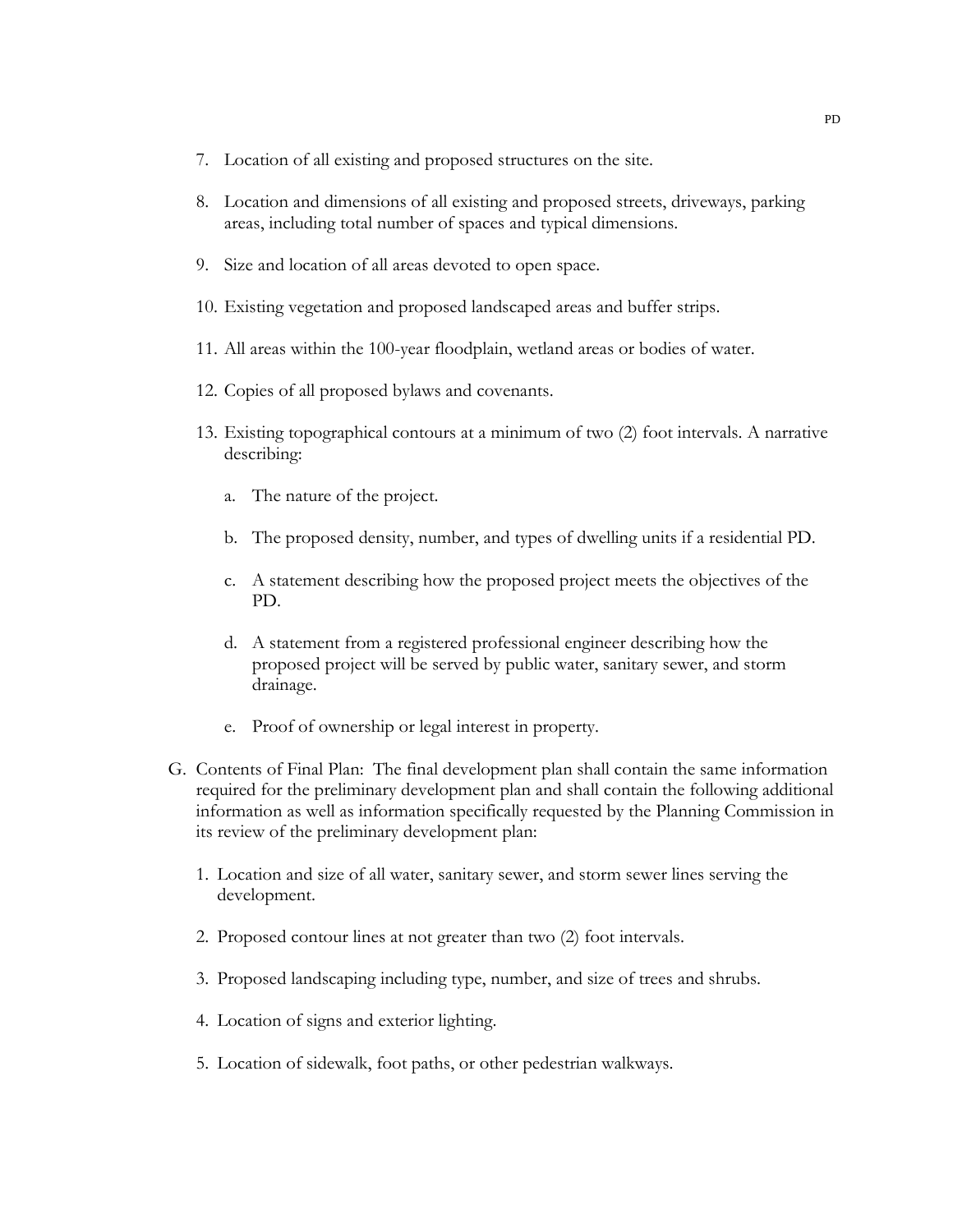- 6. Distance of all buildings from lot lines, right-of-ways, and other principal buildings.
- 7. Exterior architectural drawings noting building materials, height and area of buildings and accessory structures.
- 8. Proposed phases of project.
- 9. In the event the property on which the project is to be situated consists of ten (10) or more acres, the Township Board may, after recommendation of the Planning Commission, require one or more of the following as part of final development plan submission:
	- a. Evidence of market need for the use(s) and economic feasibility of the project
	- b. A Traffic Impact Assessment
	- c. An Environmental Impact Assessment
	- d. A Fiscal Impact Assessment

## **SECTION 19.5 – PD Design Considerations**

A proposed Planned Development shall take into account the following specific design considerations, as they are necessary to ensure compliance with all applicable regulations and to ensure the compatibility of the project with adjoining properties and the general area in which the property is located.

- A. Perimeter setbacks.
- B. Street drainage and utility design with respect to location, availability, ownership, and compatibility.
- C. Underground installation of utilities.
- D. Insulation of pedestrian ways from vehicular streets and ways.
- E. Achievement of integrated and harmonious development with respect to signs, lighting, landscaping, and construction materials.
- F. Noise reduction and visual screening mechanisms for adjoining residential uses.
- G. Ingress and egress to the property with respect to automotive and pedestrian safety and convenience, traffic flow and control, street capacity, and emergency access.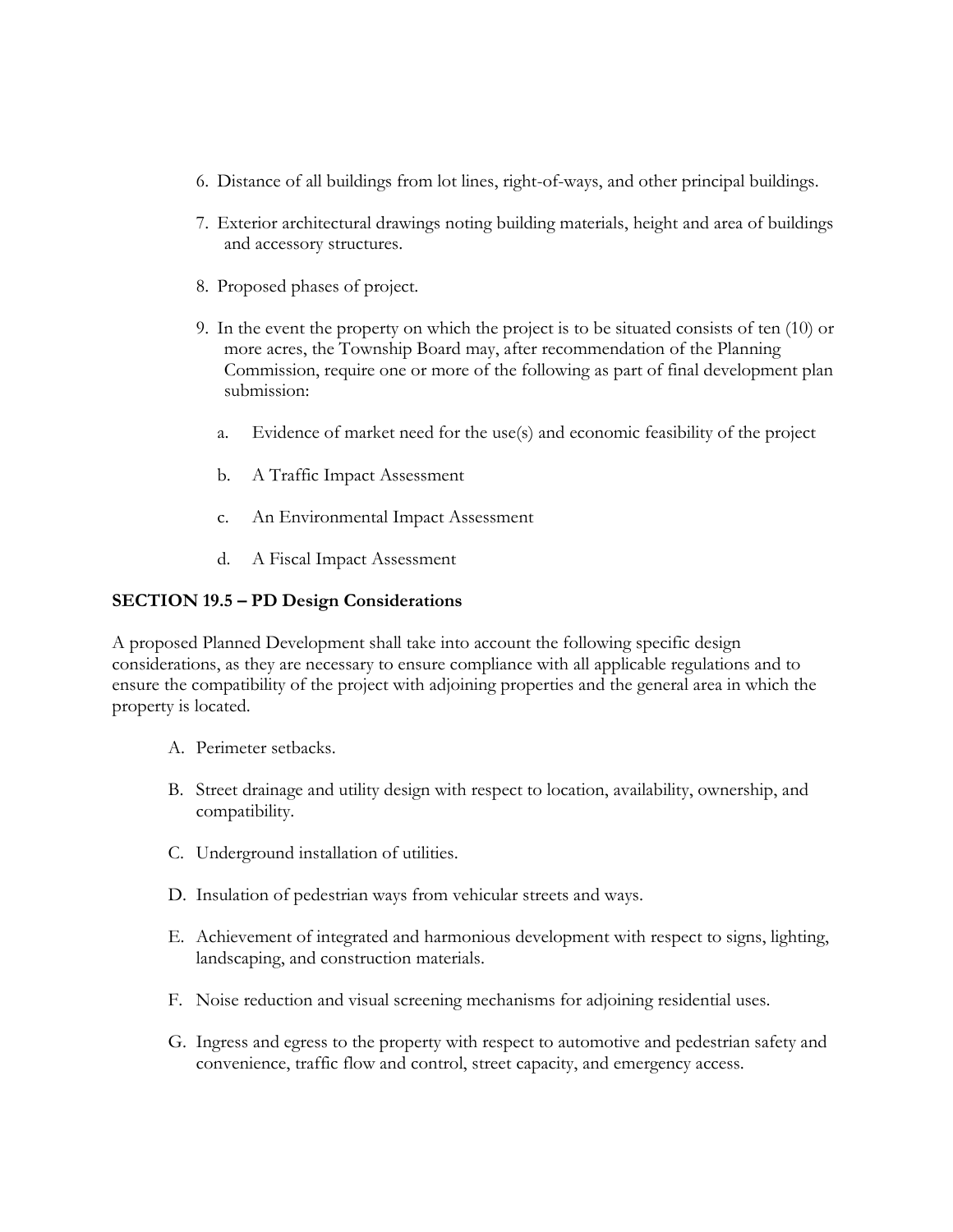- H. Off-street parking, loading, refuse, and other service areas with respect to ingress and egress and the potential effects of noise, glare, vibration, and odor emanating from such facilities on adjoining properties and uses.
- I. Screening and buffering with respect to dimensions and character.
- J. Yard areas and other open space.
- K. Density and intensity of development expressed in terms of percent of gross and net land area coverage and/or gross and net housing units per acre and the height of buildings and other structures.
- L. The preservation of natural resources and natural features.

### **SECTION 19.14 – Effect of Approval**

The Planned Development amendment and all conditions imposed, if any, shall constitute the land use authorization for the property. All improvements and uses shall be in conformity with this amendment. The applicant shall record an affidavit with the Ottawa County Register of Deeds which shall contain the following:

- A. Date of approval of the PD by the Township Board.
- B. Legal description of the property.
- C. Legal description of the required open space along with a plan stating how this open space is to be maintained.
- D. A statement that the property will be developed in accordance with the approved PD site plan and the conditions imposed by the Township Board unless an amendment thereto is duly approved by the Township on the request and/or approval of the applicant or applicant's transferee's and/or assigns, or the PD zoning has been removed pursuant to Section 19.13(B) above.

## **CHAPTER 19 – Planned Development (PD) Regulations**

The applicant must review Chapter 19 in its entirety. Not all provisions of Chapter 19 are provided in this application.

**The following sections of the Zoning Ordinance may apply to the proposed use. Please see the Planner for section copies or the Zoning Ordinance.**